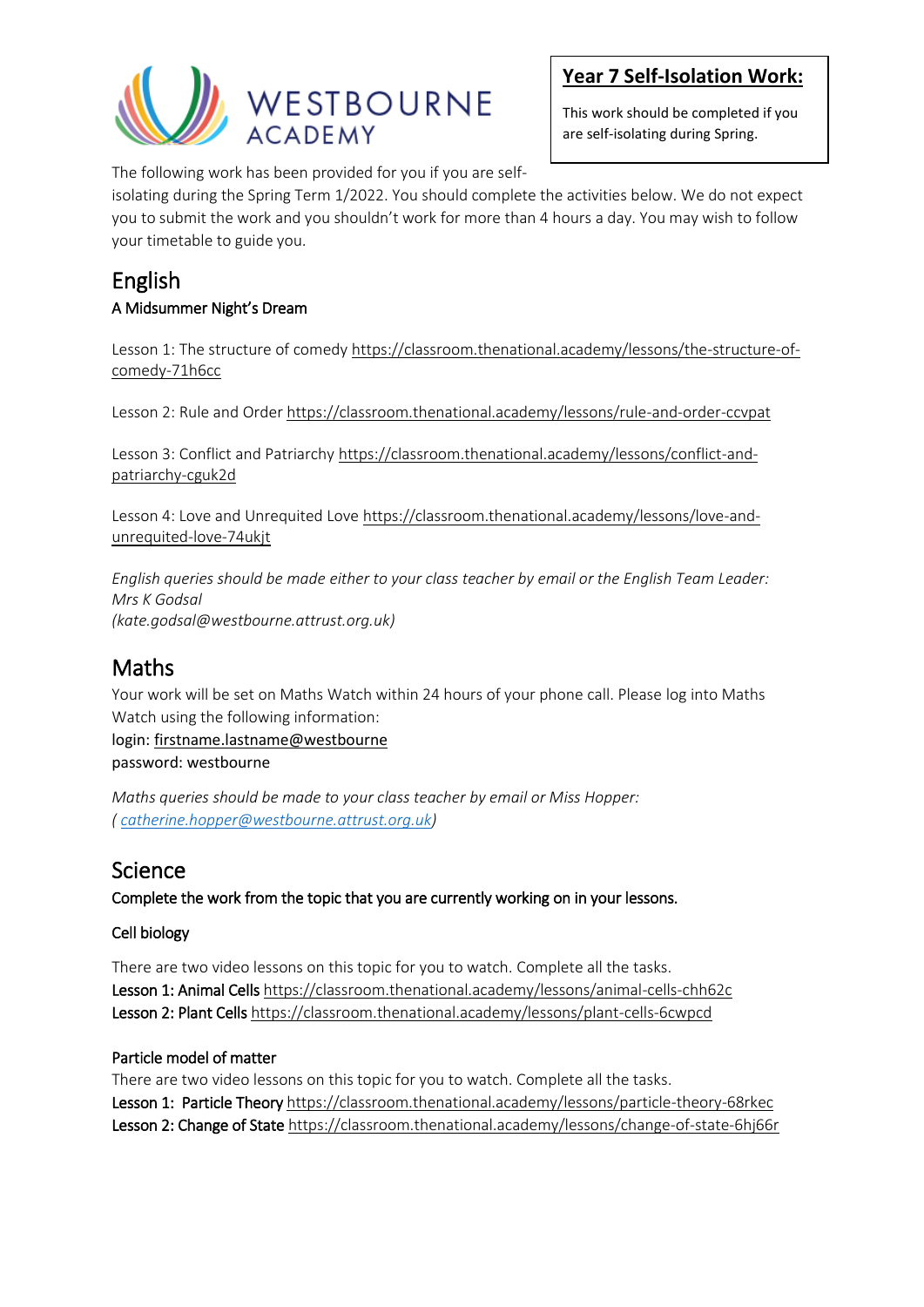

This work should be completed if you are self-isolating during Spring.

#### Reproduction

There are two video lessons on this topic for you to watch. Complete all the tasks.

Lesson 1: Human Reproductive System [https://classroom.thenational.academy/lessons/human](https://classroom.thenational.academy/lessons/human-reproductive-system-64vk4d)[reproductive-system-64vk4d](https://classroom.thenational.academy/lessons/human-reproductive-system-64vk4d)

Lesson 2: Fertilisatio[n https://classroom.thenational.academy/lessons/fertilisation-65jk6r](https://classroom.thenational.academy/lessons/fertilisation-65jk6r)

#### Forces

There are two video lessons on this topic for you to watch. Complete all the tasks.

Lesson 1: What are forces[? https://classroom.thenational.academy/lessons/what-are-forces-crw38r](https://classroom.thenational.academy/lessons/what-are-forces-crw38r) Lesson 2: Representing Forces [https://classroom.thenational.academy/subjects-by-key-stage/key](https://classroom.thenational.academy/subjects-by-key-stage/key-stage-3/subjects/science)[stage-3/subjects/science](https://classroom.thenational.academy/subjects-by-key-stage/key-stage-3/subjects/science)

*Science queries should be made to your class teacher by email or the Science Team Leader: Mr G Russell (gary.russell@westbourne.attrust.org.uk)*

# Geography

#### Geographical Skills Unit:

Lesson 1/2: OS map skills.

Read through the slides and complete the test at the end.

<https://www.bbc.co.uk/bitesize/guides/z6j6fg8/revision/1> Watch this video: [https://www.youtube.com/watch?v=c0du8v4EE\\_Y&ab\\_channel=OrdnanceSurvey](https://www.youtube.com/watch?v=c0du8v4EE_Y&ab_channel=OrdnanceSurvey)

#### Lesson 3 : Atlas skills

Read through the slides and complete the test at the end. <https://www.bbc.co.uk/bitesize/guides/ztqtyrd/revision/1>

#### Lesson 4: Locational knowldge of the world

Complete the lesson. [https://classroom.thenational.academy/lessons/locational-knowledge-of-the](https://classroom.thenational.academy/lessons/locational-knowledge-of-the-world-crukjt)[world-crukjt](https://classroom.thenational.academy/lessons/locational-knowledge-of-the-world-crukjt)

*Geography queries should be made to the Geography Team Leader, Mr G Cole: [\(george.cole@westbourne.attrust.org.uk\)](mailto:george.cole@westbourne.attrust.org.uk)*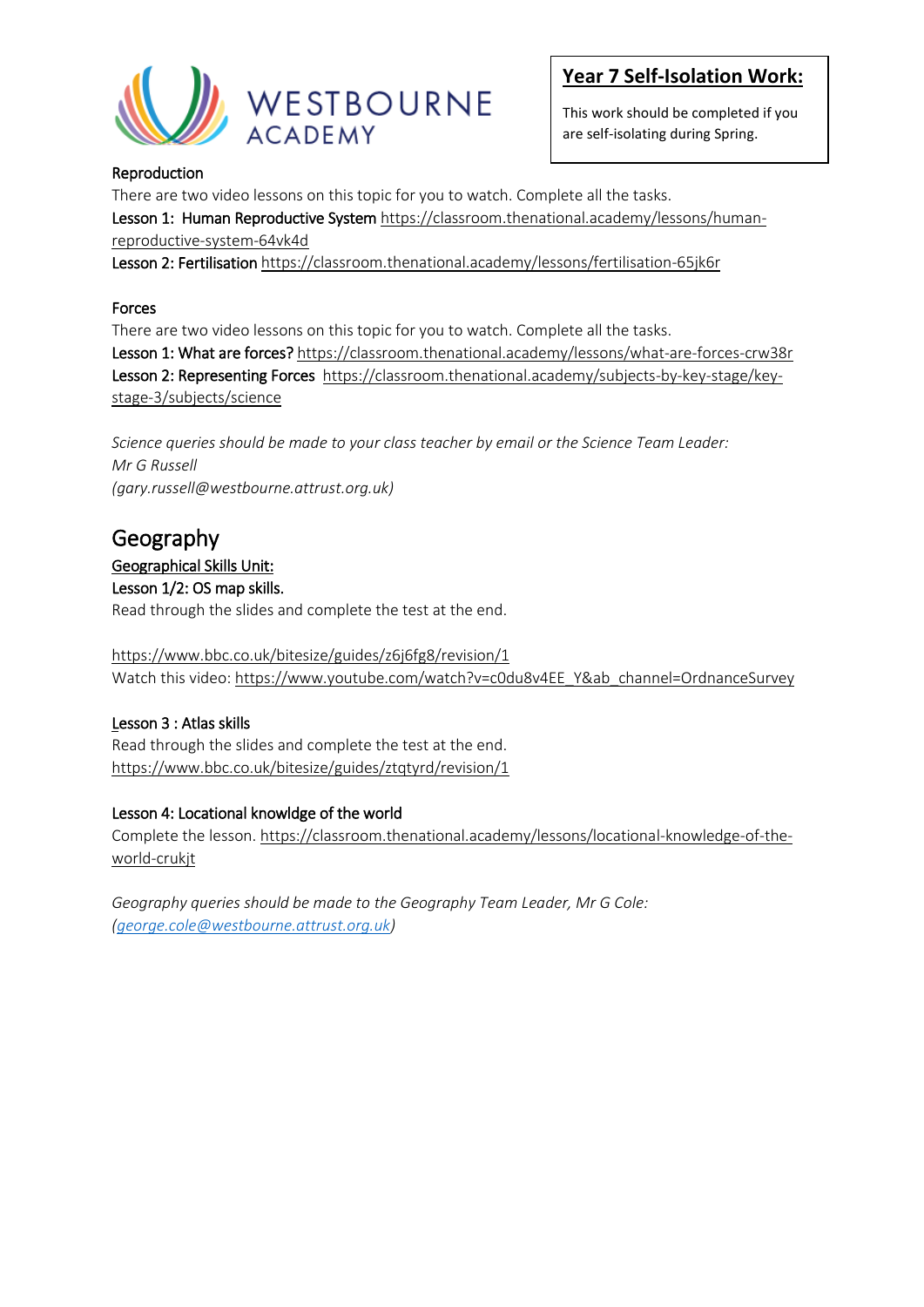

This work should be completed if you are self-isolating during Spring.

## **History**

#### Was King John a Bad king?

- 1. Use the link to complete the online lesson about King John. Complete the activities on the video. [https://classroom.thenational.academy/lessons/was-king-john-really-a-bad-king](https://classroom.thenational.academy/lessons/was-king-john-really-a-bad-king-c8u6at)[c8u6at](https://classroom.thenational.academy/lessons/was-king-john-really-a-bad-king-c8u6at)
- 2. Use the link to complete an online lesson about King John's barons and the Magna Carta. [https://classroom.thenational.academy/lessons/the-first-barons-war-and-magna-carta-](https://classroom.thenational.academy/lessons/the-first-barons-war-and-magna-carta-6cwkgt)[6cwkgt](https://classroom.thenational.academy/lessons/the-first-barons-war-and-magna-carta-6cwkgt)

#### The Crusades

- 1. Why did the Pope call for the First Crusade? Use the link to complete the online lesson about King John. Complete the activities on the video.
- <https://classroom.thenational.academy/lessons/urban-ii-and-the-council-of-clermont-c9gkje> 2. The Capture of Jerusalem. Use the link to complete the online lesson about King John. Complete the activities on the video[. https://classroom.thenational.academy/lessons/the-](https://classroom.thenational.academy/lessons/the-capture-of-jerusalem-c4vp4r)
- [capture-of-jerusalem-c4vp4r](https://classroom.thenational.academy/lessons/the-capture-of-jerusalem-c4vp4r)
- 3. King Ricard and Saladin. Use the link to complete the online lesson about King John. Complete the activities on the video. [https://classroom.thenational.academy/units/why-did-europeans](https://classroom.thenational.academy/units/why-did-europeans-join-the-crusades-4e46)[join-the-crusades-4e46](https://classroom.thenational.academy/units/why-did-europeans-join-the-crusades-4e46)

*History queries should be made to your class teacher of History Team Leader, Mrs Z PotterL (zoe.potter@westbourne.attrust.org.uk)*

# Spanish

Watch the following videos to learn how to describe someone.

1. Saying what someone is like in general (Part 1/2) -

[https://classroom.thenational.academy/lessons/saying-what-someone-is-like-in-general-part-12](https://classroom.thenational.academy/lessons/saying-what-someone-is-like-in-general-part-12-c5gkcr?utm_source=email&utm_medium=email&utm_campaign=sharing-button) [c5gkcr?utm\\_source=email&utm\\_medium=email&utm\\_campaign=sharing-button](https://classroom.thenational.academy/lessons/saying-what-someone-is-like-in-general-part-12-c5gkcr?utm_source=email&utm_medium=email&utm_campaign=sharing-button)

2. Year 7 Saying what someone is like (at the moment) (Part 1/2) -

[https://classroom.thenational.academy/lessons/saying-what-someone-is-like-at-the-moment-part-](https://classroom.thenational.academy/lessons/saying-what-someone-is-like-at-the-moment-part-12-6dk66t?utm_source=email&utm_medium=email&utm_campaign=sharing-button)

[12-6dk66t?utm\\_source=email&utm\\_medium=email&utm\\_campaign=sharing-button](https://classroom.thenational.academy/lessons/saying-what-someone-is-like-at-the-moment-part-12-6dk66t?utm_source=email&utm_medium=email&utm_campaign=sharing-button)

3. Saying what someone is like (at the moment) (Part 2/2) -

[https://classroom.thenational.academy/lessons/saying-what-someone-is-like-at-the-moment-part-](https://classroom.thenational.academy/lessons/saying-what-someone-is-like-at-the-moment-part-22-6cwkgc?utm_source=email&utm_medium=email&utm_campaign=sharing-button)

[22-6cwkgc?utm\\_source=email&utm\\_medium=email&utm\\_campaign=sharing-button](https://classroom.thenational.academy/lessons/saying-what-someone-is-like-at-the-moment-part-22-6cwkgc?utm_source=email&utm_medium=email&utm_campaign=sharing-button)

4. Watch the following about what people do in their spare time:

[https://classroom.thenational.academy/lessons/saying-what-people-and-dont-do-part-22-](https://classroom.thenational.academy/lessons/saying-what-people-and-dont-do-part-22-6djp6d?utm_source=copy-link&utm_medium=copy&utm_campaign=sharing-button&activities=intro_quiz+video+exit_quiz&schoolUrn=139288)

[6djp6d?utm\\_source=copy-link&utm\\_medium=copy&utm\\_campaign=sharing-](https://classroom.thenational.academy/lessons/saying-what-people-and-dont-do-part-22-6djp6d?utm_source=copy-link&utm_medium=copy&utm_campaign=sharing-button&activities=intro_quiz+video+exit_quiz&schoolUrn=139288)

[button&activities=intro\\_quiz+video+exit\\_quiz&schoolUrn=139288](https://classroom.thenational.academy/lessons/saying-what-people-and-dont-do-part-22-6djp6d?utm_source=copy-link&utm_medium=copy&utm_campaign=sharing-button&activities=intro_quiz+video+exit_quiz&schoolUrn=139288)

*Spanish queries should be made to the Spanish Team Leader, Mrs A Betts: [\(ana.betts@westbourne.attrust.org.uk\)](mailto:ana.betts@westbourne.attrust.org.uk)*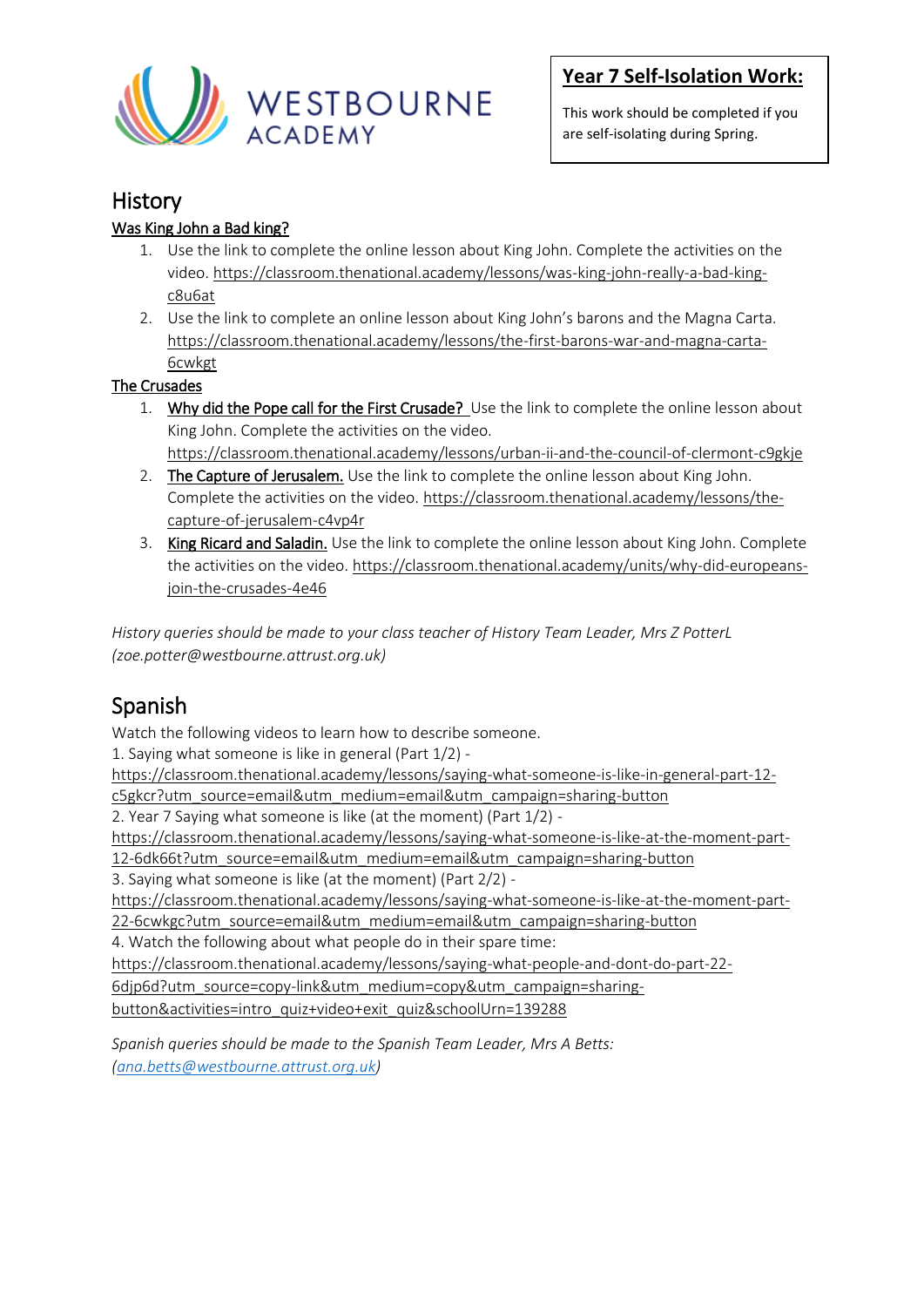

This work should be completed if you are self-isolating during Spring.

## Art

TASK 1: Watch this video on how to create a relief sculpture

<https://www.youtube.com/watch?v=vzw04m46K0U>

What inspires you? Could it be something that you have a go at? Could you research the artist Frank Stella and find out what inspired him to create his work?

TASK 2: Watch this video on Kandinsky

<https://www.youtube.com/watch?v=R6nZjVNaJLg>

Now that you know a bit more about him and building upon your prior learning, have a go at creating a more detailed abstract piece of work.

*Art queries should be made to the Art Team Leader, Ms L Thorpe: [\(leanne.thorpe@westbourne.attrust.org.uk\)](mailto:leanne.thorpe@westbourne.attrust.org.uk)*

# Computing

Complete the work booklet on sharepoint about data representation and email to your teacher.

#### [KS3 Data-Representation workbook.pdf](https://westbourneacademy.sharepoint.com/Computing%20Resources/Forms/AllItems.aspx?id=%2FComputing%20Resources%2F%5FYear%207%2F03%20Binary%20Bits%20and%20Bobs%2FIsolation%20work%20for%20unit%2FKS3%20Data%2DRepresentation%20workbook%2Epdf&parent=%2FComputing%20Resources%2F%5FYear%207%2F03%20Binary%20Bits%20and%20Bobs%2FIsolation%20work%20for%20unit)

*Computing queries can be made to the Computing teachers: Mr J Burrows and Mrs C Ince [\(jonathan.burrows@westbourne.attrust.org.uk\)](mailto:jonathan.burrows@westbourne.attrust.org.uk) [\(christine.ince@westbourne.attrust.org.uk\)](mailto:christine.ince@westbourne.attrust.org.uk)*

# Drama

Positions on stage:

1. Watch [http://youtu.be/TowLHF1s3sw.](http://youtu.be/TowLHF1s3sw) Draw and label your own stage with the nine stage positions.

2. A monologue is a solo speech by and actor on stage or in a film. Write your own monologue and choose one of the following starting lines: 'This has been the best day ever...' or 'I'm so excited about tomorrow..'

3. Video yourself performing the monologue and send it to your teacher by email.

4. Practice your key Drama word spellings.

*Drama queries can be made to the Drama Team Leader: Mrs T Price (tolia.price@westbourne.attrust.org.uk)*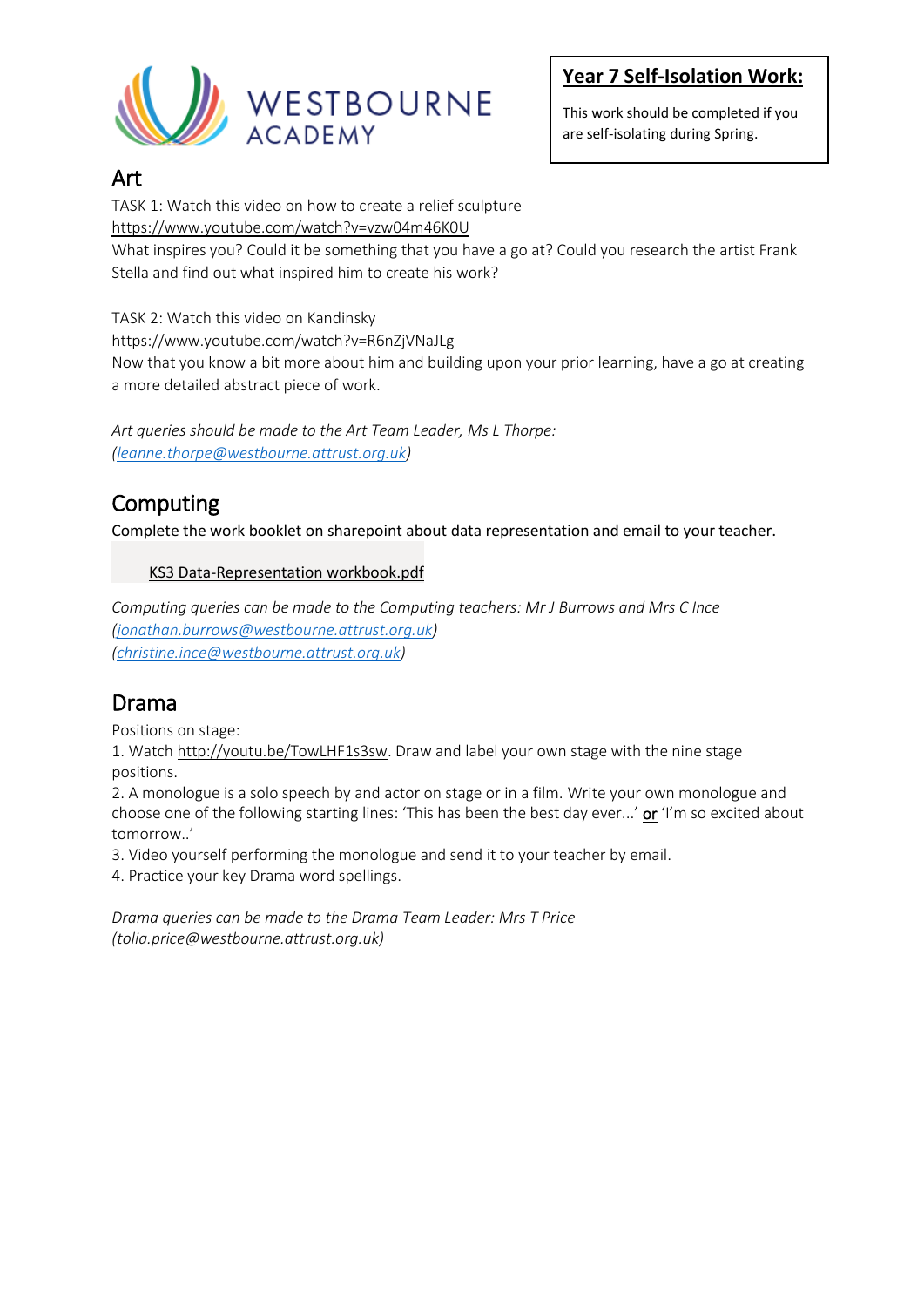

This work should be completed if you are self-isolating during Spring.

## Design Technology

1. Read through and revise the section on Timbers (this is what we are learning in lesson). <https://www.bbc.co.uk/bitesize/guides/zjgyb82/revision/3>

2.Create a revision poster based on the information that you have read about on different timbers.

3.Read through the 'revise' section of this link on nutrition, making revision notes or flashcards. <https://www.bbc.co.uk/bitesize/guides/zkmpwty/revision/>

4.Complete the 10- question online quiz on the 'test' section of the link. Email your revision notes to your DT teachers.

*DT queries can be made to the Technology Team Leaders: Mrs H Davies and Mrs A Brown [\(holly.davies@westbourne.attrust.org.uk\)](mailto:holly.davies@westbourne.attrust.org.uk) [\(alison.brown@westbourne.attrust.org.uk\)](mailto:alison.brown@westbourne.attrust.org.uk)*

#### Music

The work for Years 7, 8 and 9 can be found here on SharePoint. There are two lessons. Each year group cam follow the same link as the work is labelled and in the same folder.

[Spring Term 1 Work](https://westbourneacademy.sharepoint.com/Music%20Resources/Forms/AllItems.aspx?viewpath=%2FMusic%20Resources%2FForms%2FAllItems%2Easpx&id=%2FMusic%20Resources%2FSelf%20Isolating%20Work%2FSpring%20Term%201%20Work&viewid=4020ecde%2Dc410%2D417d%2Dafc9%2Df86f3f8959a8)

https://westbourneacademy.sharepoint.com/Music%20Resources/Forms/AllItems.aspx?viewpath=%2F Music%20Resources%2FForms%2FAllItems%2Easpx&id=%2FMusic%20Resources%2FSelf%20Isolating% 20Work%2FSpring%20Term%201%20Work&viewid=4020ecde%2Dc410%2D417d%2Dafc9%2Df86f3f89 59a8

*Music queries can be made to the Music Team Leader: Mrs D Hutchinson [\(danielle.hutchinson@westbourne.attrust.org.uk\)](mailto:danielle.hutchinson@westbourne.attrust.org.uk)*

# PE

Skill related components of fitness: Dina Asher-Smith

Read this article:

[https://westbourneacademy.sharepoint.com/:w:/r/PE%20Resources/Self%20Isolation%20Remote%](https://westbourneacademy.sharepoint.com/:w:/r/PE%20Resources/Self%20Isolation%20Remote%20Learning/Dina%20Asher-Smith%20-%20Text%20to%20read.docx?d=wb904fbac0060423d8ce42a84380d047d&csf=1&web=1&e=zwglBr) [20Learning/Dina%20Asher-Smith%20-](https://westbourneacademy.sharepoint.com/:w:/r/PE%20Resources/Self%20Isolation%20Remote%20Learning/Dina%20Asher-Smith%20-%20Text%20to%20read.docx?d=wb904fbac0060423d8ce42a84380d047d&csf=1&web=1&e=zwglBr) [%20Text%20to%20read.docx?d=wb904fbac0060423d8ce42a84380d047d&csf=1&web=1&e=zwglBr](https://westbourneacademy.sharepoint.com/:w:/r/PE%20Resources/Self%20Isolation%20Remote%20Learning/Dina%20Asher-Smith%20-%20Text%20to%20read.docx?d=wb904fbac0060423d8ce42a84380d047d&csf=1&web=1&e=zwglBr)

Answer these questions:

[https://forms.office.com/Pages/ResponsePage.aspx?id=UyUudcf3sEGK8GkwZaFwfc-](https://forms.office.com/Pages/ResponsePage.aspx?id=UyUudcf3sEGK8GkwZaFwfc-AOXr0jrVIiDUN6qxcLIVUNTZQSEVDUjVOTjZUMDNYRlFXOVVLRjVINS4u)[AOXr0jrVIiDUN6qxcLIVUNTZQSEVDUjVOTjZUMDNYRlFXOVVLRjVINS4u](https://forms.office.com/Pages/ResponsePage.aspx?id=UyUudcf3sEGK8GkwZaFwfc-AOXr0jrVIiDUN6qxcLIVUNTZQSEVDUjVOTjZUMDNYRlFXOVVLRjVINS4u)

*PE queries can be made to the PE Team Leader: Mr S Moore [\(stuart.moore@westbourne.attrust.org.uk\)](mailto:stuart.moore@westbourne.attrust.org.uk)*